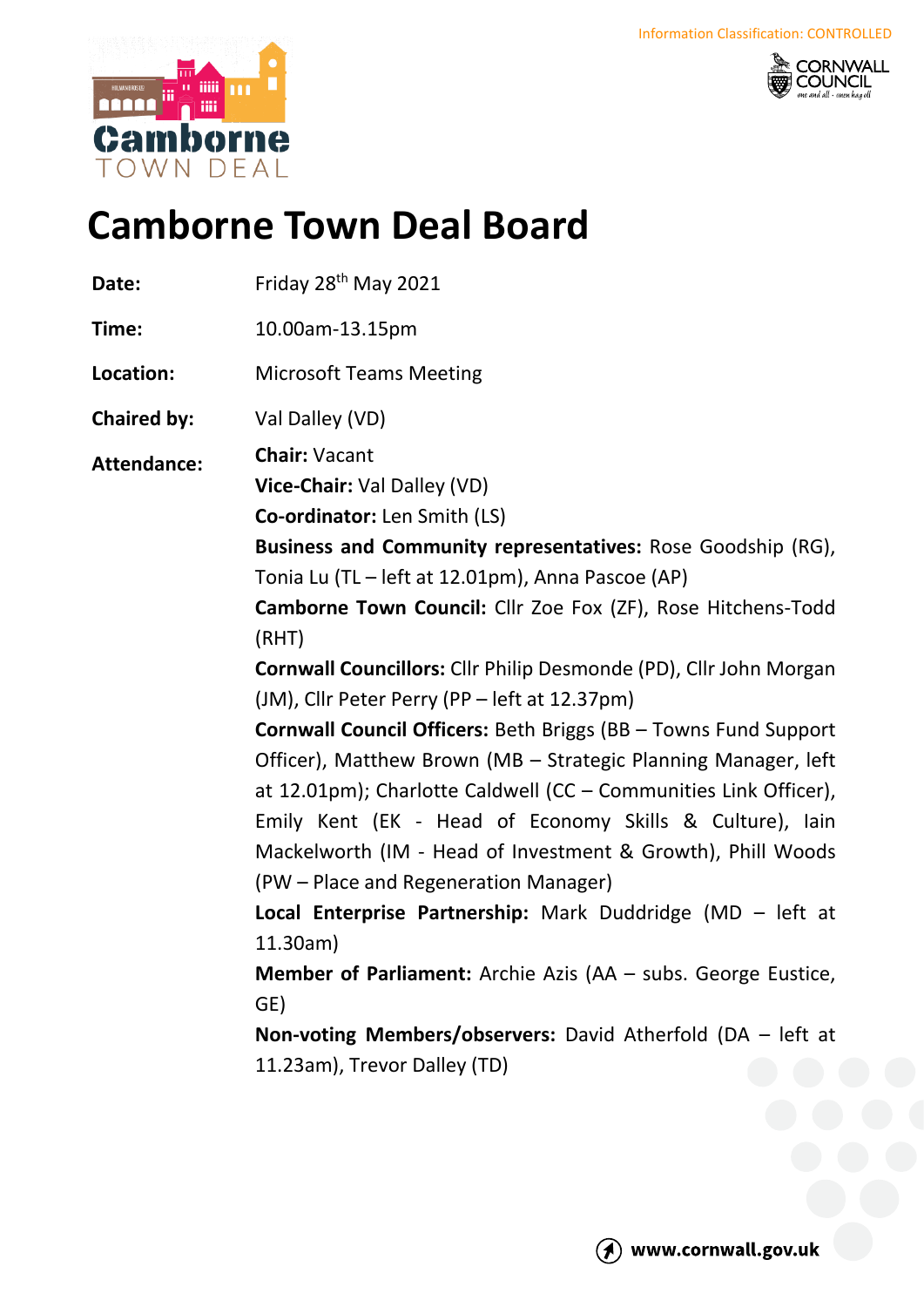# **Minutes Action**

# 1. **Welcome and Introductions**

- RHT opened the meeting as retiring Vice Chair.
- Newly elected Cornwall Council Members JM and PP were welcomed.
- The Board agreed that Board Members who no longer held seats on Camborne Town Council (TD) and Cornwall Council (DA) were permitted to attend the meeting as observers but would not have voting rights. The recruitment process for new Board Members was being finalised and both TD and DA were welcome to apply to the Board in a new capacity.
- RHT extended thanks to retiring Board Members for their contributions, and those who have chosen to remain for their ongoing support.
- Special thanks were extended to AP as outgoing Chair for her leadership though the TIP development and submission.
- The Board agreed that a card or letter should be sent to each retiring Member.

# 2. **Apologies**

• Apologies had been received from Glenn Caplin-Grey (GCG), Amanda Hall (AH), and Justin Olosunde (JO).

#### 3. **Declarations of Interest**

- RHT declared an interest in West Cornwall Works, It's Possible Camborne CIC and Camborne Town Council.
- VD declared an interest in the Donald Thomas Centre and It's Possible Camborne CIC.
- AP declared an interest in Camborne BID.
- CC declared an interest in the Youth Cafés Cornwall CIC
- MD advised that he was Chair Elect for Coastline Housing.

# 4. **Election of Camborne Town Deal Chair for May 2021-22**

- PW advised that if no Chair was elected during the current meeting, the Vice Chair would become interim Chair and the item would be added to a future agenda.
- There were no nominations for Chair.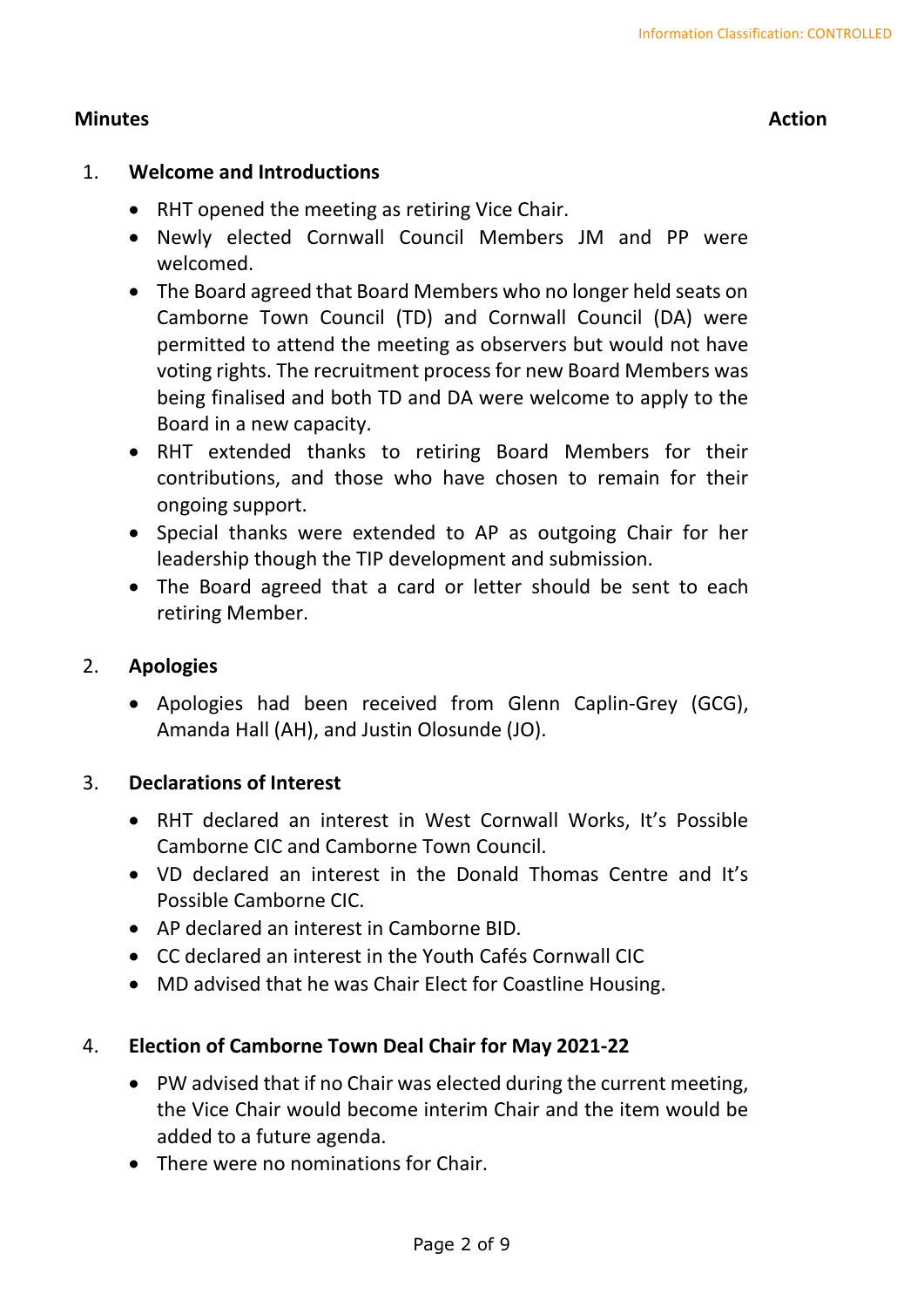- The Board noted that the Chair should be a private sector representative if at all possible. The possibility of nominating RHT was raised, with RHT confirming that she would be unable to accept such a nomination.
- The Board agreed to proceed with the Vice Chair election and that the elected Vice Chair would act as interim Chair whilst new private sector and community members were recruited to the Board, at which point, Chair nominations would be invited.

# 5. **Election of Camborne Town Deal Vice Chair for May 2021-22**

- A nomination for VD was proposed by RHT, seconded by AP and unanimously agreed by the Board.
- Chair of the meeting was passed from RHT to VD.

#### 6. **Board Attendance Register**

• This document was noted.

#### 7. **Minutes of last meeting and matters arising**

#### **a. Minutes of meeting held on 27th April 2021**

- AP felt that the wording in the minutes did not adequately reflect the discussion in the meeting, as follows:
- Page 4 resolution to allocate £750 per month for two months for local comms provision. AP felt that the agreement to engage this provision was not subject to internal discussions at Cornwall Council and any provision by Cornwall Council would work with this contracted local comms provision.
- Page 7 Buzz Station. AP felt that the wording in the minutes did not reflect the sentiment in the meeting that SH had repeatedly requested more frequent 'as it happens' updates or that the extraordinary Board meeting was expected to happen as soon as possible.
- VD noted that the extraordinary meeting had been arranged. AP felt that the duration between agreeing to hold the meeting and the meeting being arranged was not acceptable.
- The minutes of the meeting held  $30<sup>th</sup>$  March 2021 were agreed by the Board as an accurate record, subject to noting the above comments from AP.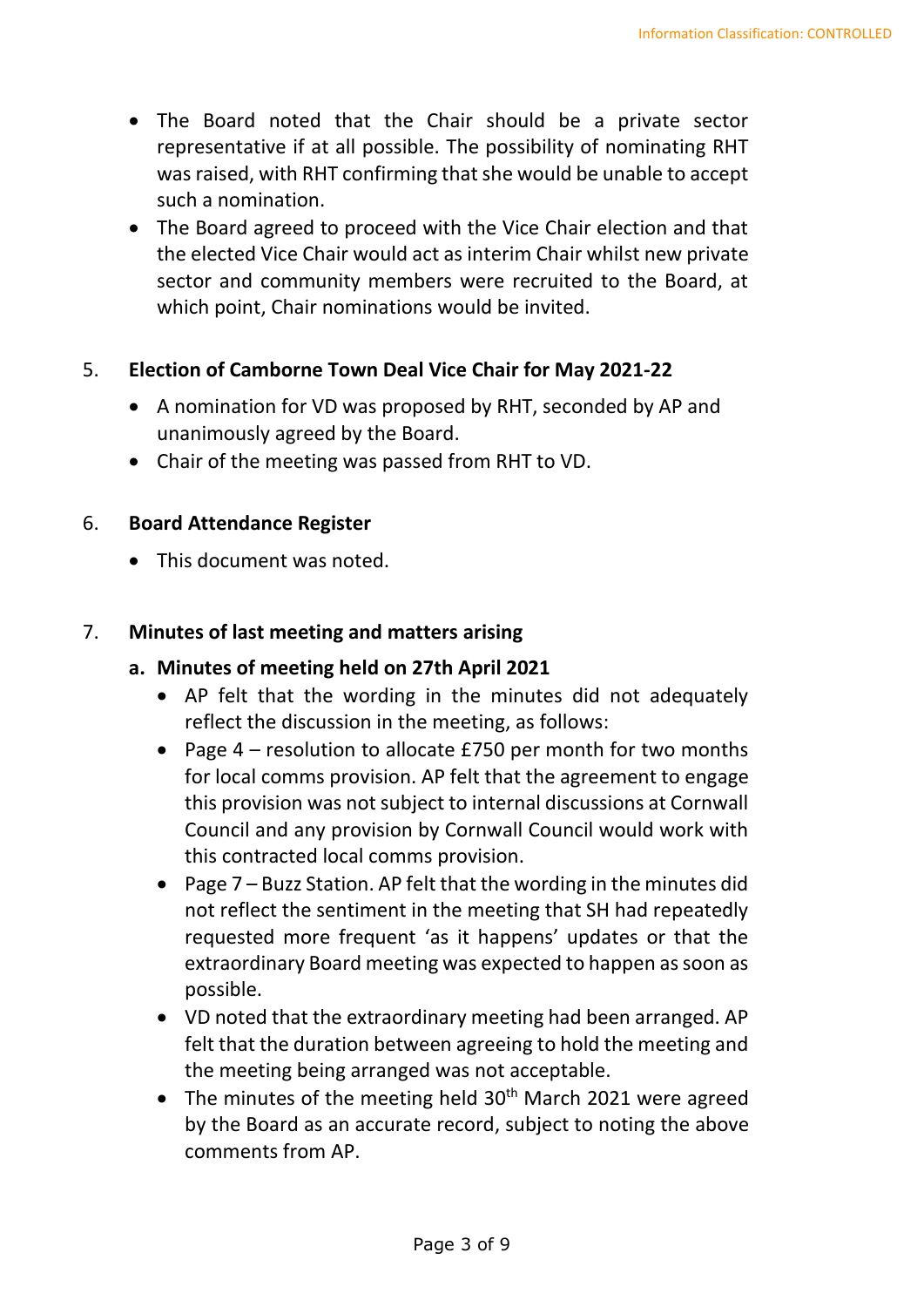# **b. Action update tracker for information**

- It was noted that Cornwall Council had produced this document to track actions coming out of meetings.
- RHT proposed that meetings be recorded automatically to ensure a record of the meeting to aid minute production. Members agreed with this approach going forward.
- **ACTION:** BB to record future meetings.
- LS updated that the project matrix had now been produced so this action was complete. The action re. subgroups was not yet complete, pending recruitment of new members to the Board and establishment of the Programme Management Office (PMO).
- LS confirmed that the comms procurement had been progressed.
- AP commented that the action from March/April Boards, as requested by herself and PD for Cornwall Council to provide a PMO organisation chart for members has been missed off the actions log, and not provided.
- It was noted that this item would be discussed later on the agenda.
- **ACTION:** BB to add to action tracker, IM/PW to follow up.

#### 8. **Buzz Station, to include:**

#### **a. Update on the Bus Station acquisition work**

- MB apologised for the delay in circulating the paper whilst ensuring the most up to date picture for the Board.
- The Board reiterated their frustration in the lack of development reported by Cornwall Council.
- IM advised that a site visit at Longrock was being undertaken that week to inform the ongoing work of reviewing the site spec.
- A revised proposal was being prepared and information/feedback on this would be available in around two weeks' time.
- There was discussion around delaying the extraordinary meeting scheduled for 10<sup>th</sup> June until more information would be available on the negotiations.
- AP felt the level of updates received by the Board was not acceptable.

BB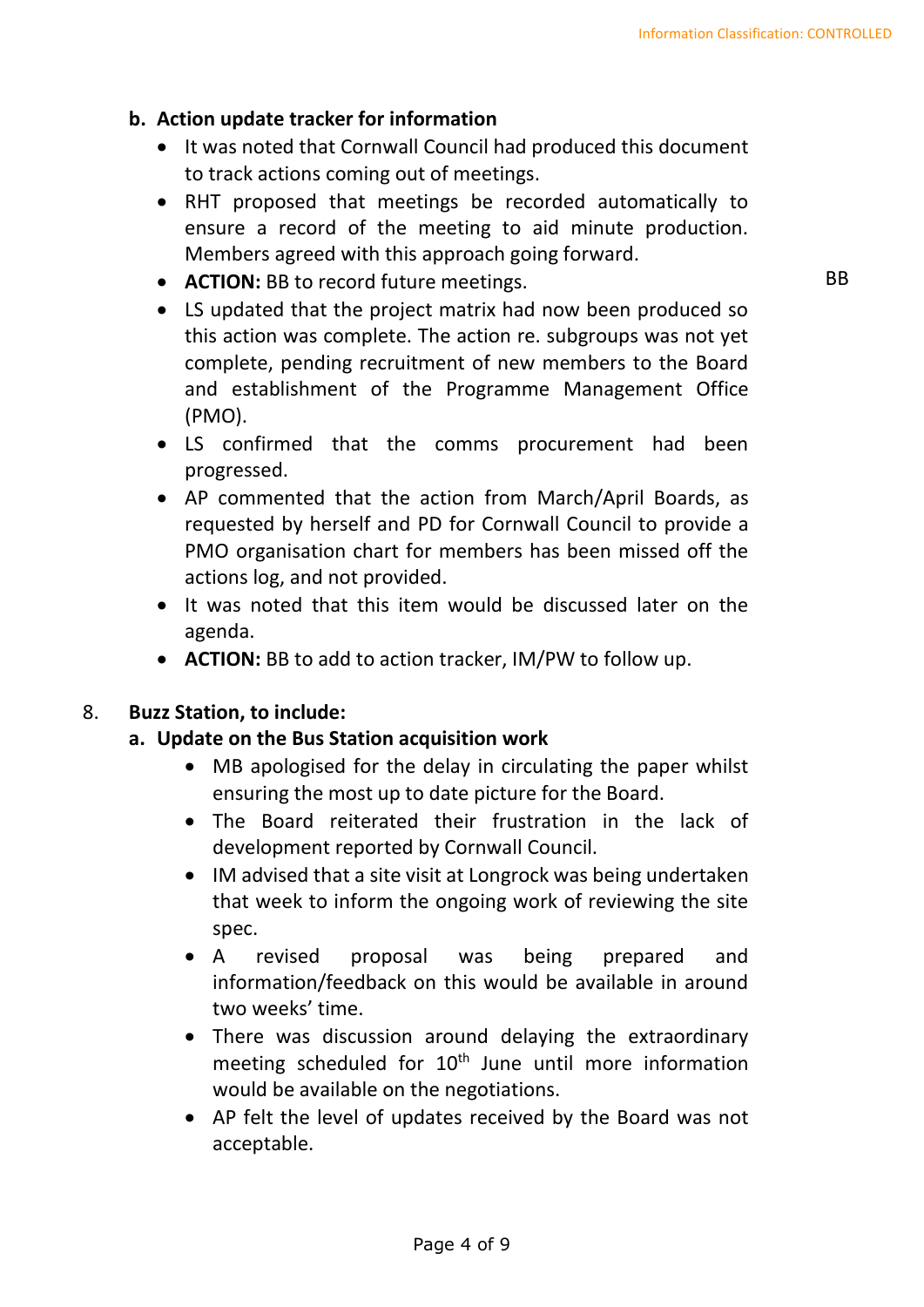- IM apologised and understood the frustration but assured the Board that work was ongoing on a daily basis.
- The point at which the Board must make a decision on the way forward for the Buzz Station project was discussed, with IM advising that as long as work on alternative options was being conducted in parallel the decision final decision did not need to be made at the extraordinary meeting.
- PD requested site of the Arcadis report originally commissioned on the site and queried the existence of a hazard risk assessment and the inclusion of various details within the Arcadis report around due diligence including presence of mine shafts, sewers, pollution, asbestos.
- IM could not recall the detailed content of the report but advised that the reports would be circulated to the Board again as soon as possible.
- PD requested it be minuted that he wished for Cornwall Council due diligence report to be delivered within two weeks.
- IM reiterated that he would revisit the original report for this detail and share that information with the Board as soon as possible.
- **ACTION:** IM to circulate Arcadis report information.
- PD reiterated AP's earlier criticism of the level of reporting back to the Board regarding the Buzz Station negotiation process.
- IM reminded Board Members that this was an ongoing confidential and commercially sensitive process but noted their comments and would aim to be as open as possible going forward.
- PD requested information on the Arcadis readiness review (post submission assessment), what the cost was, what procurement process was followed and how this aligned with Cornwall Council's resolution to keep money in Cornwall.
- IM did not have the cost to hand but assured Members that the procurement was done through the Cornwall Council framework. Procurement is heavily regulated at a national level and Cornwall Council uses that to set rules and procedures for procurements.
- IM reminded Members that there had been a time implication to this piece of work so there was the need to

IM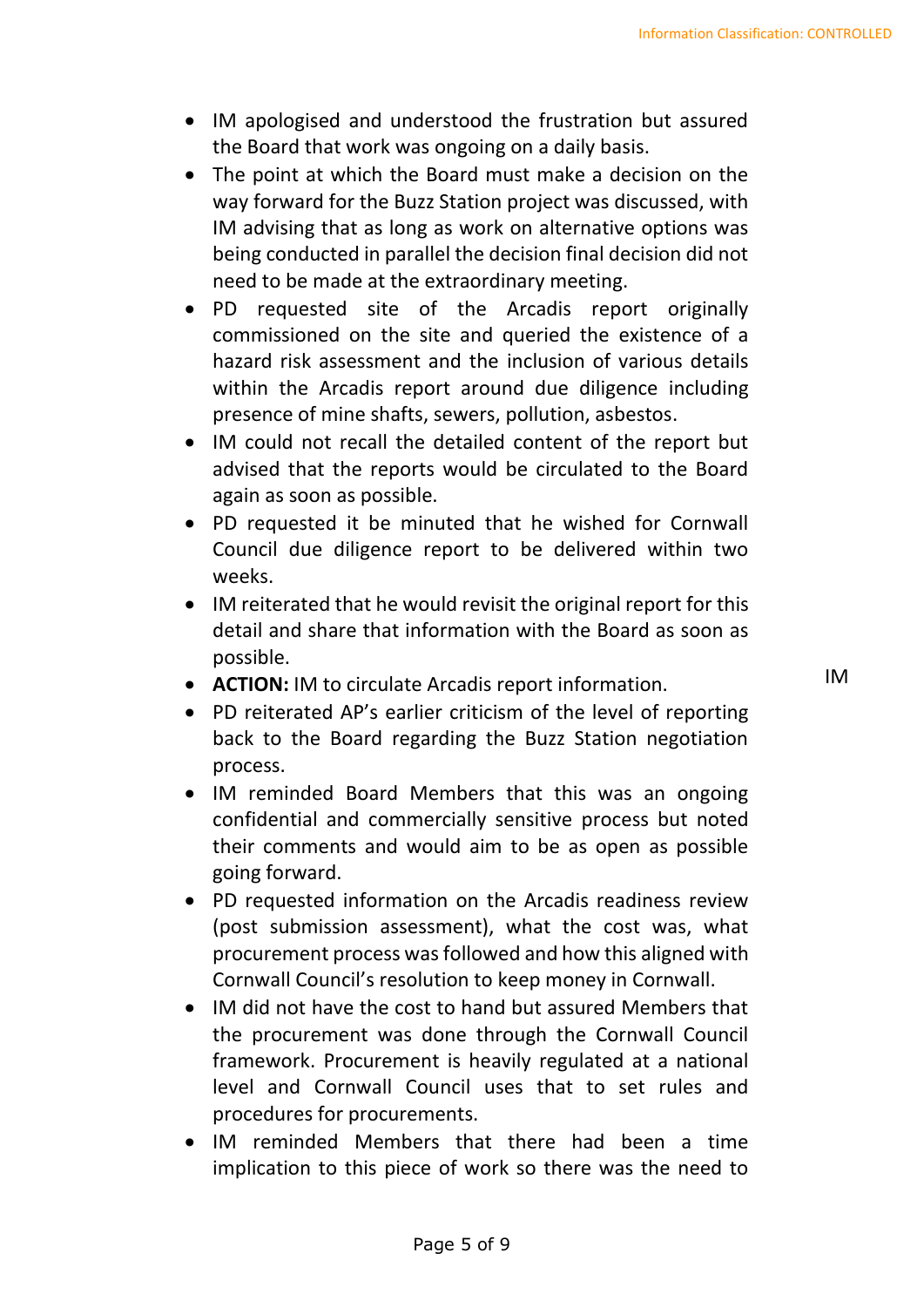. MB

source a company with the capacity to undertake this work quickly. He assured Members that Cornwall Council use local suppliers where possible but have to do so in consideration of the regulations and requirements of the work.

#### **b. Buzz Station Plan B work**

- A report was circulated prior to the meeting.
- MB presented the Board with slides outlining the town centre boundaries, access routes and proximity of suggested alternative locations for the Buzz Station or its component parts.
- Potential vacant buildings were discussed, as was the option of repurposing lesser used carparking space.
- Members suggested exploring the feasibility of the Trevithick car park/building which it was understood had recently been up for sale.
- It was noted that the meeting was no longer quorate and therefore the recommendations within the report could not be voted upon.
- AP felt that the information had not been provided far enough in advance of the meeting.
- Members agreed that these decisions would be deferred to the extraordinary meeting scheduled for 10<sup>th</sup> June.

#### 9. **Stage 2 – Roles and Responsibilities**

- A report was circulated with the agenda pack.
- PW provided an overview of the report, outlining the three-week turnaround of the Heads of Terms, once received from Government.
- PW advised that he had consulted with Arup regarding the changing role of Boards across the country and how that transition was being managed, noting that the role of the Board was essential and that they remained ambassadors for the TIP and would ensure that the delivery of the projects remained true to the vision set out in Stage 1.
- PW advised that the Terms of Reference were currently under review to ensure they were fit for purpose for stage 2.
- RHT requested that MB bring a schedule of works and costs for the works recommended in his report to the extraordinary meeting.
- **ACTION:** MB to provide information at meeting on June 10<sup>th</sup>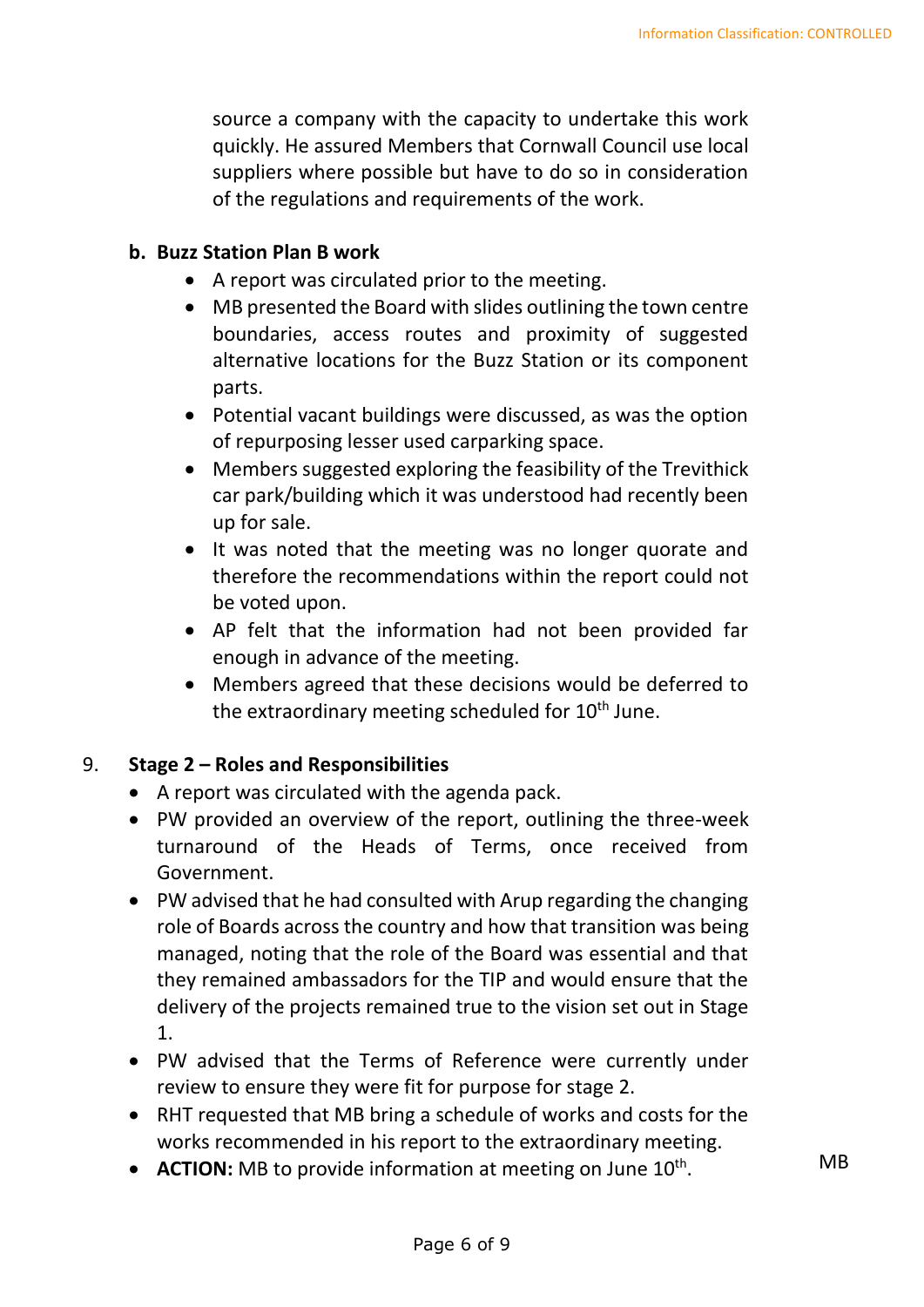### 10. **Delivery Team (PMO) and Business Case Development**

- IM advised that the feedback from Town Deal Boards and further considerations by Cornwall Council had led to the proposal for the second stage of recruitment as outlined in the report circulated prior to the meeting.
- This would include access to a 0.5 FTE dedicated Officer for the town.
- IM advised that, in addition to the proposed recruitment, specialist consultancy support would be brought in to support project leads in producing their full business cases in line with the Green Book five case model.
- This was a shorter-term intense piece of work than the proposed longer-term support provided by the PMO and it was to ensure adequate support for project leads as well as consistency of business cases, which would be assessed by Cornwall Council as accountable body and then by MHCLG. It was important to ensure appropriate support during this vital stage.
- The proposal was for each Town Deal Board to contribute the remaining balance of their capacity fund budget to provide cashflow to allow this process to begin, with that funding being replenished once Cornwall Council was able to start drawing down funding.
- The tender process for this procurement was queried with IM advising that, due to its value, this would be a fully open tender process. The full brief had not yet been produced but would invite consultants to price based on initial support required for applicants as well as checking and reviewing business cases.
- The recommended sum of £40k was queried.
- EK advised that this amount had been suggested from the start based on the predicted remaining balance following recruitment of a Coordinator, Comms provision etc. She reiterated that investment was needed in support of full business cases and would be replenished on draw down of funding, providing the Board with a £40k pot in future.
- IM advised that the cost would be determined by the tender process.
- An additional extraordinary Board meeting was requested to cover the remaining items on the agenda due to the meeting going over time. Members requested that this take place within two weeks.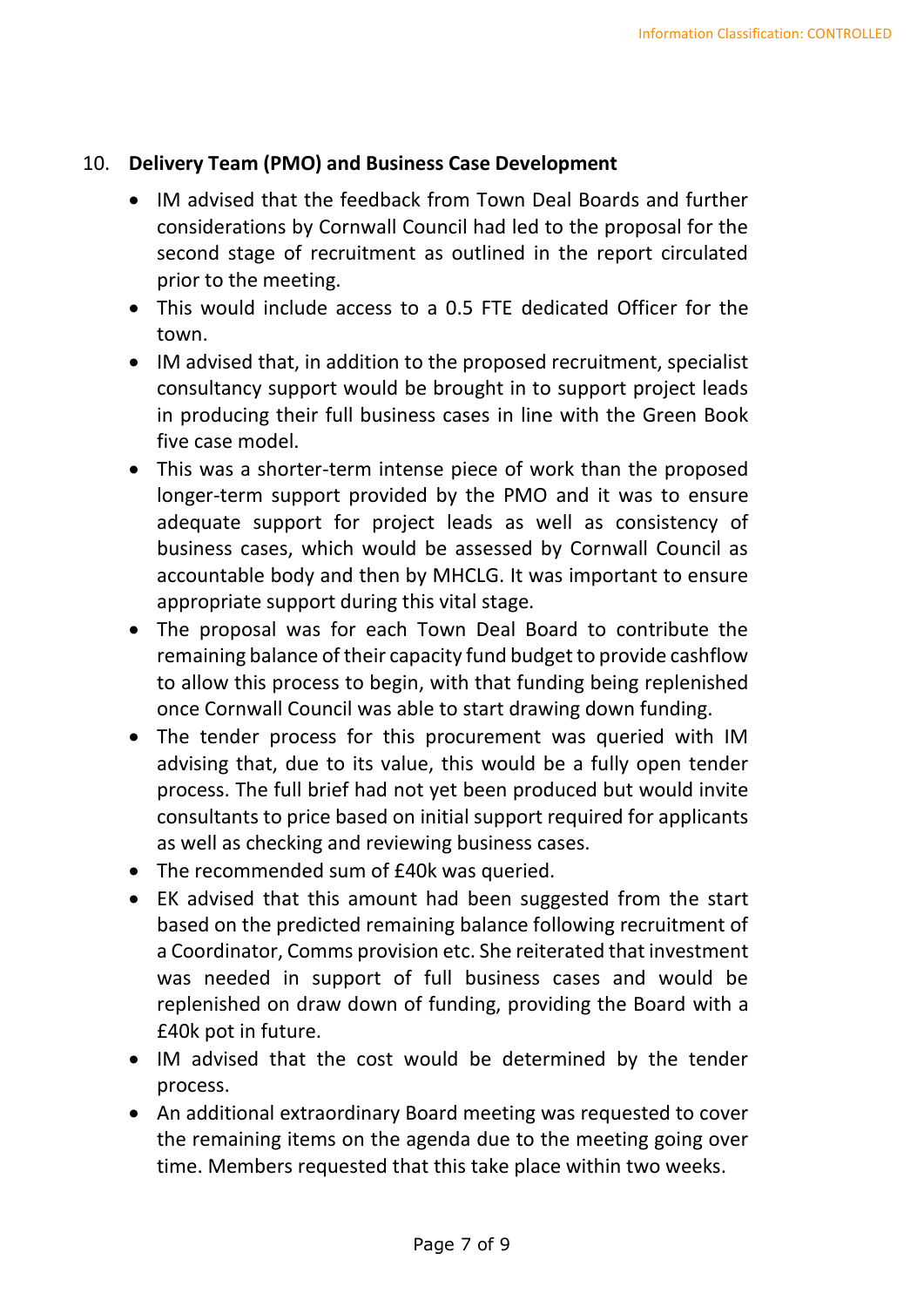- PW advised that with half term the following week, this timeframe might not be achievable and that it would be beneficial to line up the next meeting with the anticipated receipt of the letter from Government.
- 11. **Balance of Board Membership and Recruitment of new Board Members**
	- A report was circulated with the agenda pack, which PW provided an overview of.
	- It was noted that, in order to ensure the right balance of public sector, private sector and community representatives, a recruitment exercise to invite new private/community members was prudent.
	- There was consensus that those wishing to remain on the Board as private/community members, having previously represented public sector bodies, be invited to reapply through the same recruitment process.
	- AP requested exit interviews be conducted with those who have stepped down as she wasn't aware why LB was no longer a Member. PW confirmed she had resigned due to time pressures.
	- AP also requested that the Board consider diversity.
	- PW advised that it was up to the Board to come to a consensus about any additional organisations they would like to see represented on the Board and Officers could then invite nominations from those organisations.
	- Members present felt that an immediate recruitment process should be undertaken by Cornwall Council to attract new private/community members.
	- **ACTION:** PW/BB to circulate updated advertisement.

# 12. **Capacity Funding Expenditure Update**

- LS outlined a number of minor changes to the previous month's report, resulting in a total additional expenditure of £2k, and noted that he would circulate the updated report following the meeting.
- **ACTION:** LS to circulate updated report.

#### 13. **Any other business**

• VD reiterated the sentiment earlier in the meeting in thanking the Board Members who had stepped down, and welcoming the new Members.